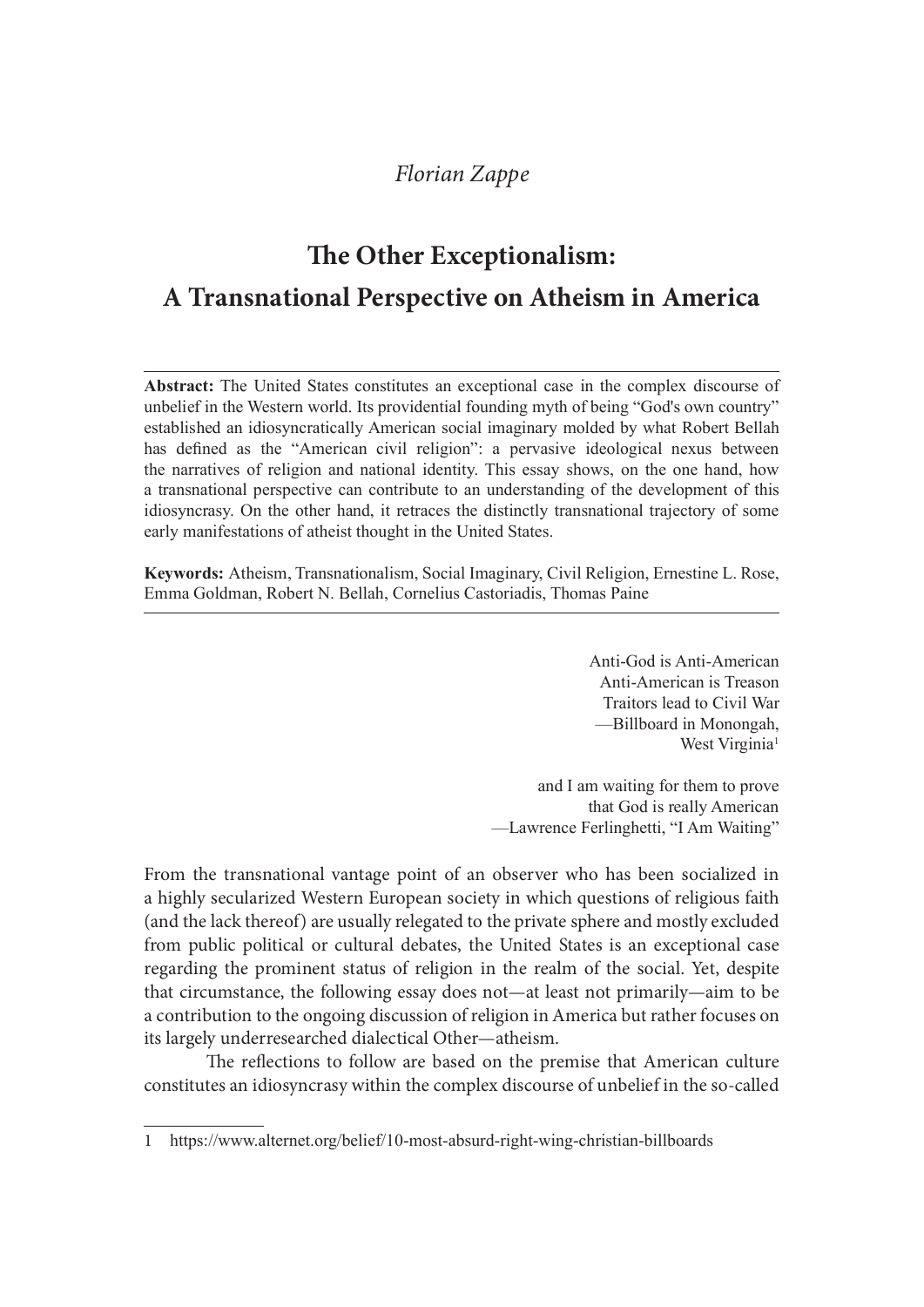Western world. The United States' providential founding myth of being "God's own country" established a unique socio-cultural imaginary molded by what Robert Bellah has famously defined as the "American civil religion": a pervasive ideological nexus between the narratives of religion and national identity that exceeds the traditional framework of institutionalized churches, specific religious beliefs, denominations and congregations by establishing a cultural semantics in which "'[g]od' has clearly been the central symbol... from the beginning and remains so today" (37). Although seldom expressed explicitly, the question of the "Death of God" has hence always been at the center of the debates about cultural membership and the label "atheist" (as a discursive marker for "otherness") has been frequently employed as an ideological tool to exclude, control, denounce, and oppress undesired forms of cultural, ethnic, gender-based, sexual or political difference.

 In the following essay, I want to argue that the normative power of the dominant civil religious social imaginary stifled the development of a pronounced and distinctly American philosophical tradition that could be compared to the rich European tradition of radical advocates of the "Death of God" such as Percy Bysshe Shelley, Charles Baudelaire (at least for most of his lifetime), Ludwig Feuerbach, Arthur Schopenhauer, Karl Marx, Friedrich Nietzsche, Jean-Paul Sartre, or Bertrand Russell. I will further argue that a transnational perspective provides a useful critical lens for an analysis of this phenomenon—in spite of the problematic elusiveness of the concept which is, as Donald Pease has pointed out, "[e]ndowed with minimal analytic consistency [and] devoid of semantic coherence as it is of social existence" (4). However, in spite of—or maybe also because of—this indefinability, it has oten been remarked that transnational approaches in American Studies have contributed valuable insights to the understanding of the United States. An external and comparative perspective allows for a critical interrogation of the manifold manifestations of American exceptionalism, for putting a spotlight on diaspora and minority positions—and atheists certainly belong to this category—that are otherwise overlooked and enables us to analyze cross-cultural interdependencies. If we define "the transnational" through these qualities, the concept offers a useful template for the discussion of the question of atheism and its status in American culture. Following Pease's assertion that "[t]he transnational can designate factual states as well as the interpretative framework through which to make sense of them" (4), this approach allows us not only to discern the distinctiveness of the United States' cultural history with regard to the status of atheist thought (as compared to the European tradition) but also to reflect upon its etiology. Secondly, such an approach enables us to discuss the decidedly transnational character of those sparse manifestations of unbelief that had an (albeit limited) effect in the country's intellectual history.

 While it is certainly true that every non-Native American worldview including the Christian faith—owes its presence in U.S. culture to transnational migration, the status of unbelief demands special scholarly attention from a crosscultural perspective that allows us to point out a specifically American paradox: on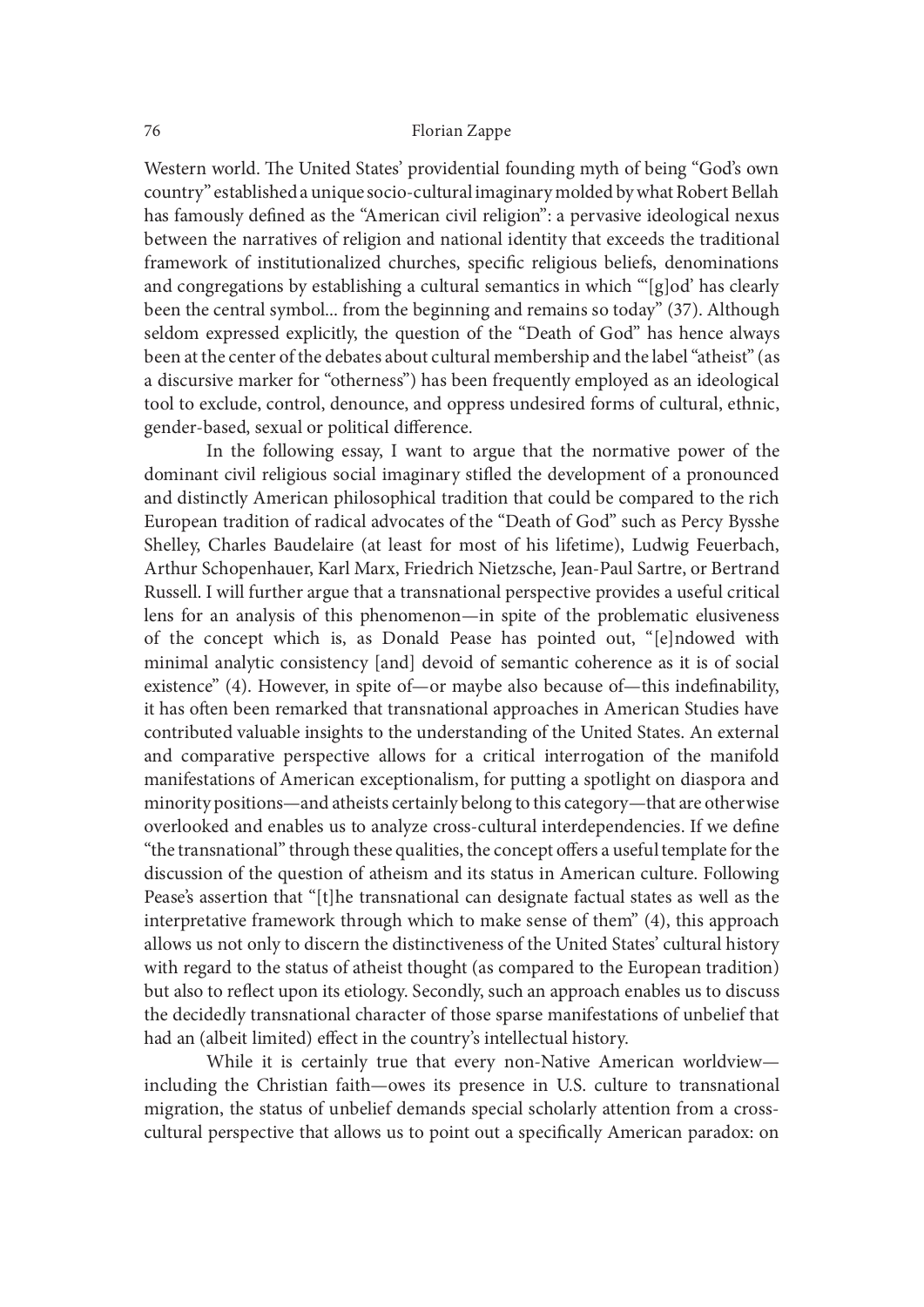the one hand the United States emerged out of the ideas of the Enlightenment as the first nation in modern history with a decidedly secular constitution which erected "a wall of separation between church and state" as Thomas Jefferson famously put it in his Letter to the Danbury Baptists on Jan. 1, 1802—at a time when Europe's monarchs still derived their political legitimacy of their rule from the "divine right." On the other hand, however, there seems to be no other country in the so-called Western hemisphere in which all levels of politics, culture, and society have been and still are similarly saturated with religious (by far not only Christian) rhetoric, symbolism, and thought. Even today, ater the triumph of the cultural model of the "postmodern" allegedly ended the rule of overriding master narratives and increased the acceptance of a broad variety of world views within American culture, the nonbeliever is still considered to be a disturbance, a manifestation of a fundamental difference. To give just one example: in their article "Atheists As 'Other': Moral Boundaries and Cultural Membership in American Society" (2006) the sociologists Penny Edgell, Joseph Gerteis, and Douglas Hartman note that not moreous throw the vector of the particle degree of the David Viewell Letter to the Danbury Baptists on Jan. 1, 1802—at a time when Europe's as still deriver their politicial legitimacy of their rule from the "divine r

out of a long list of ethnic and cultural minorities, Americans are less willing to accept intermarriage with atheists than with any other group, society.... We argue that atheists provide an important limiting case to the general narrative of increasing tolerance of religious pluralism in the United States, and that this exception is a useful lens through which to understand Americans' assumptions about the appropriate role of religion in both public and private life. (216)

Until the present day, an open commitment to disbelief can still cause a great level of irritation in the United States. As James A. Haught comments: "Today, sceptics remain misfits in much of American society. No politician could be elected if he admitted atheism. Newspapers and mainstream magazines rarely print agnostic articles. Television programs seldom contain direct denials of God" (14). At the same time, forms of religious rhetoric that may seem irritating from the European perspective are widely accepted even in the most secular spheres of American society. Moreover, public discussions on controversial topics like abortion, creationism, or gay marriage are always tinged with religion, and the debate on the "New Atheists"2 about a decade ago was conducted with an amount of ferocity that might astonish any non-American observer. This perception has historically been shared by men of letters with a transnational perspective: in his travelogue What I Saw in America (1922), Gilbert id the present day, an open commitment to disbelief can still cause a great level<br>rritation in the United States. As James A. Haught comments: "Today, sceptics<br>hain misfils in much of American society. No politician could

<sup>2</sup> I am referring to Richard Dawkins, Christopher Hitchens, Sam Harris, and Daniel C. Dennett, whose critical books on religion caused a lot of controversy especially in America about a decade ago. See: Sam Harris, *The End of Faith: Religion, Terror* (2004); Richard Dawkins, *The God Delusion*, (2006); Daniel C. Dennett, *Breaking the Spell:* Religion as a Natural Phenomenon (2006); Christopher Hitchens, God Is Not Great: The Case against Religion (2006).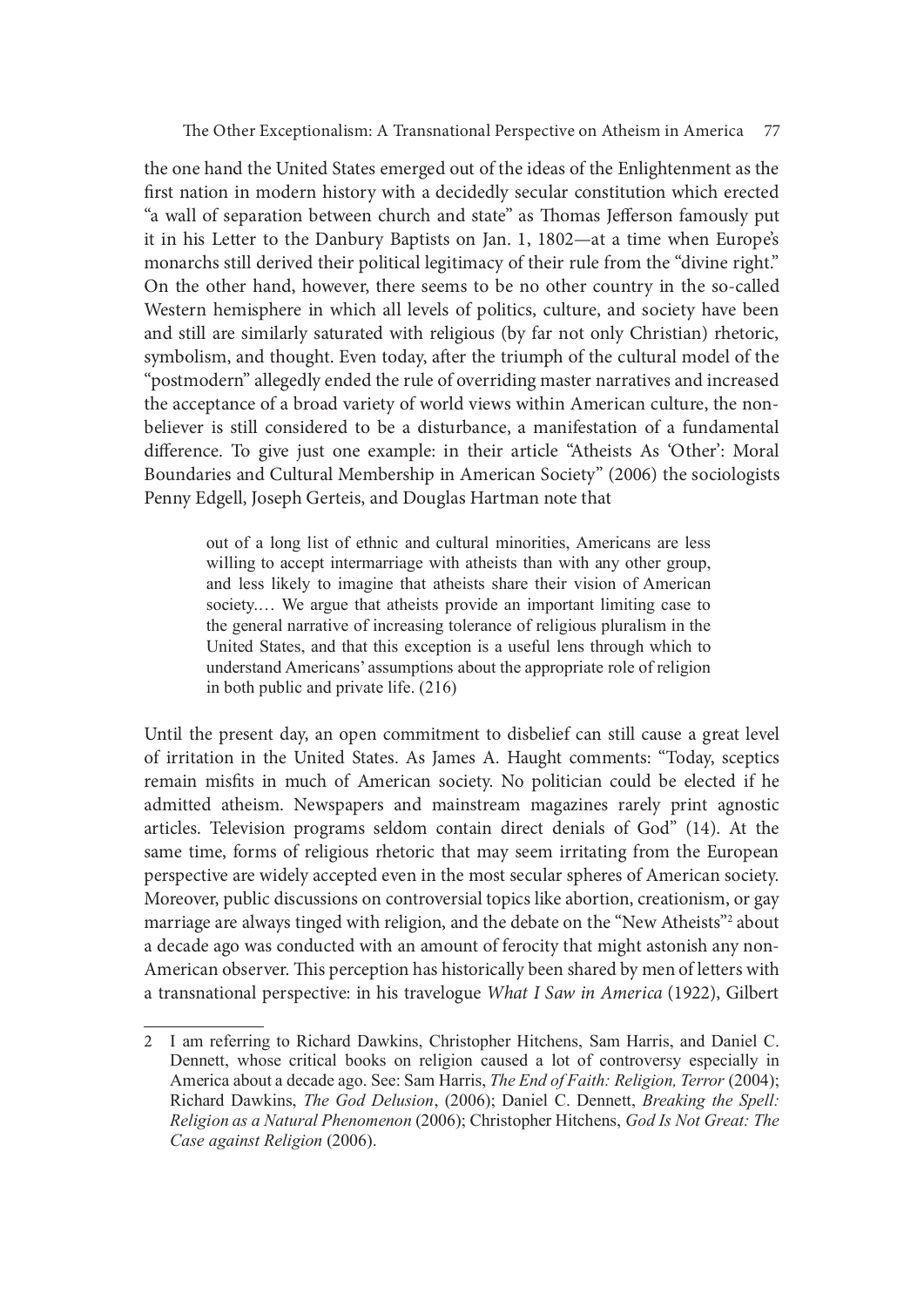Keith Chesterton formulated the much-quoted witticism that "America is the only nation in the world that is founded on a creed" (7), whereas Vladimir Nabokov once claimed that the story of a "total atheist who lives a happy and useful life, and dies in his sleep at the age of 106" (314) is one of the few utter taboos in American literature.

# The Genesis of a Social Imaginary

How can we make sense of this idiosyncratically American peculiarity regarding the cultural status of atheism and how can a transnational perspective help us to explain its emergence and dynamics? Donald Pease remarks that in the versatile discourses within the field of American studies—before as well as after the so-called transnational turn

Florian Zappe<br>
Florian Zappe<br>
hesterton formulated the much-quoted witticism that "America is the only<br>
the word that is founded on a creed" (7), whereas Vladimir Nabokov once<br>
that the story of a "total atheists who lives absent—the absence of feudal hierarchies, class conflicts, a socialist labor party, trade unionism, and divisive ideological passions—and present— Florian Zappe<br>
Florian Zappe<br>
the the world that is founded on a creed<sup>"</sup> (7), whereas Vladimir Nabokov once<br>
that the story of a "total atheist who lives a happy and useful life, and dies in<br>
at the age of 106" (314) is o upward mobility, hospitality toward immigrants as shared constitutional faith, and liberal individualism—that putatively set America apart from other national cultures. (20, emphases added)

The exceptional status of atheism in American culture is equally marked by an absence and a presence: the absence of a pronounced and genuinely American philosophical tradition of atheism in the light of the presence of a pervasive ideological nexus between the narratives of religion and national identity.

 One of the most prominent approaches to explain this link can be found in Sacvan Bercovitch's classic study The Puritan Origins of the American Self (1975), which argues that the conflation between these two discourses predates the actual formation of the United States as a political entity. It can be traced back to the Winthropian foundational myth of reading the Puritan colonization of the continent as a divinely ordained mission to erect an exemplary "city upon a hill." As this project was, from its outset, simultaneously political as well as spiritual, it paved the way for the subcutaneous, quasi-theological cultural fabric of the secular republic: facture and interest (20, emphases and interest and the presence and intrinsium and iberal individualism—that putatively set America apart from other national cultures. (20, emphases added) prional status of absence of a p

United States of America. Founded as it was on prophecy, the colonists' view of the New World not only facilitated but dictated the emergence of different forms of expression. It depended for its verification upon more heavenly generations to follow, with ampler terms of exegesis, and a more In entraitives of religion and national identity.<br>
the narratives of religion and national identity.<br>
One of the most prominent approaches to explain this link can be found<br>
in Bercovitch's classic study *The Puritan Origi* provided a ready framework for inverting later secular values—human perfectibility, technological progress, democracy, Christian socialism, or simply (and comprehensively) the American Way—into the mold of sacred teleology. (136)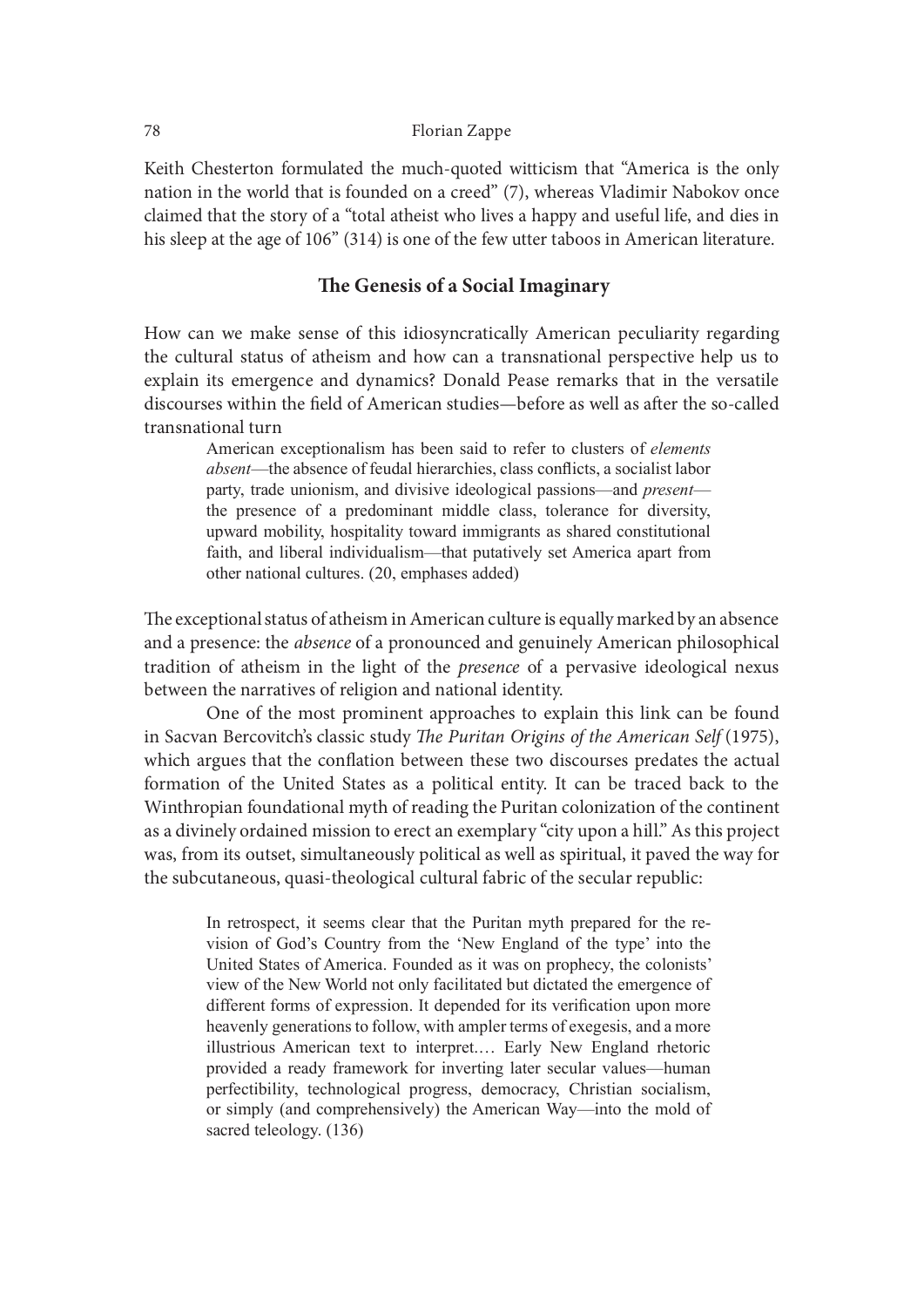e Other Exceptionalism: A Transnational Perspective on Atheism in America 79

Philip S. Gorski therefore aptly speaks of a conjunction of the "covenant theology of the New England Puritans... and the classical republicanism of the Founding Fathers" (4) as the spark that started the process of the formation of a national identity in the United States. Bellah has termed this phenomenon the American Civil Religion, a concept that, as Charles Taylor has noted, "is understandably and rightly contested today, because some of the conditions of this religion are now being challenged, but there is no doubt that Bellah has captured something essential about American society, both in its inception, and for about two centuries thereafter"  $(447)$ . The alliance of these two traditions has always been ridden by implicit contradictions and also become manifest in contemporary cultural conflicts in American culture such as the debates on intelligent design, gay marriage, reproductive rights etc., but at the heart the reasons of these clashes lie in a fundamental impasse ingrained in the American Civil Religion. "The confusion today," Taylor notes, Other Exceptionalism: A Transnational Perspective on Atheism in America 79<br>
Gorski therefore aptly speaks of a conjunction of the "covenant theology of<br>
England Puritans... and the classical republicanism of the Founding F

arises from the fact that there is both continuity and discontinuity. What order. It is this which gives the sense that Americans are still operating on the same principles as the Founders. The rift comes from the fact that what makes this order the right one is, for many though not by any means for all, no longer God's Providence; the order is grounded in nature alone, or in some concept of civilization, or even in supposedly unchallengeable a priori principles, often inspired by Kant. So that some Americans want to rescue the Constitution from God, whereas others, with deeper historical roots, see this as doing violence to it. Hence the contemporary American Kulturkampf. (448)

The civil religion has to be understood as a somewhat paradoxical socio-cultural matrix which is, on the one hand, entrenched in constitutional secularism while at the same time drawing heavily form the religious doctrine:

Although matters of personal religious belief, worship, and association are considered to be strictly private affairs, there are, at the same time, certain common elements of religious orientation that the great majority of Americans share. These have played a crucial role in the development of American institutions and still provide a religious dimension for the whole fabric of American life, including the political sphere. This public religious dimension is expressed in a set of beliefs, symbols, and rituals that I am calling the American civil religion. (Bellah 24, emphasis added)

Following Bellah's above-quoted claim, according to which "God" is the central signifier of America's cultural identity, we can assert that the civil religion constitutes a social imaginary, understood along the lines of Cornelius Castoriadis's definition as that particular element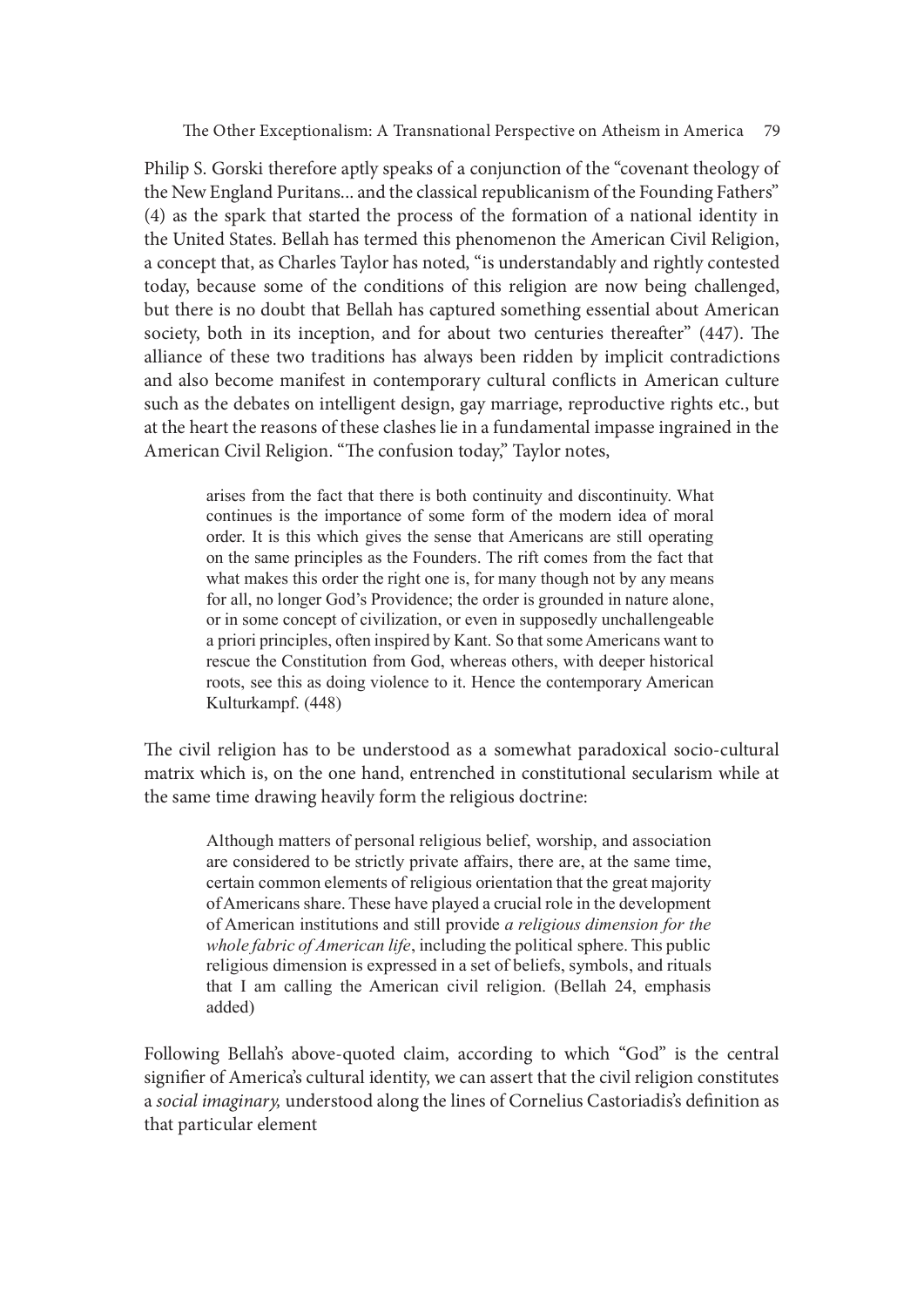which gives a specific orientation to every institutional system, which Florian Zappe<br>
Which gives a specific orientation to every institutional system, which<br>
overdetermines the choice and the connections of symbolic networks,<br>
which is the creation of each historical period, its singular man Florian Zappe<br>
Elorian Zappe<br>
which gives a specific orientation to every institutional system, which<br>
weiverdetermines the choice and the connections of symbolic networks,<br>
which is the creation of each historical period, Florian Zappe<br>
Florian Zappe<br>
which gives a specific orientation to every institutional system, which<br>
overdetermines the choice and the connections of symbolic networks,<br>
which is the creation of each historical period, i Florian Zappe<br>
Florian Zappe<br>
Election is a specific orientation to every institutional system, which<br>
overdetermines the choice and the connections of symbolic networks,<br>
which is the creation of each historical period, i central signifying-signified, the source of that which presents itself in every instance as an indisputable and undisputed meaning, the basis for articulating what does matter and what does not, the origin of the surplus of being of the objects of practical, affective and intellectual investment, whether individual or collective[.] (145)

Taylor argues that this civil religious social imaginary is the prime integrative force that was able to unite the various social and ethnic groups that comprise the United States of America: "That means that a way that Americans can understand their fitting together in society although of different faiths, is through these faiths themselves being seen as in this consensual relation to the common civil religion. Go to your church, but go" (524).<sup>3</sup> In consequence, the individual who does not go to church (or synagogue, mosque, temple etc.) purportedly refuses to enter the social contract of E pluribus Unum. In a society in which "one can be integrated as an American through one's faith or religious identity" (Taylor 524), the question of the "Death of God" extends beyond debates on metaphysics and moves to the center of the debates of cultural membership. Therefore, the cultural hegemony of the civil religious social imaginary was a tremendous obstacle for the evolution of atheist ideas and is responsible for the aforementioned absence of a decidedly American philosophical tradition of atheism. through one's faith or religious identity" (Taylor 524), the question of the "Death of<br>
Got" extends beyond debates on tentaphyises and moves to the center of the debates<br>
Gof" cultural membership. Therefore, the cultural

# Which Atheism?

Atheism is, however, also an elusive concept. It is an essential part of its nature to have, as the English poet Horace Smith once wrote, a "Hydra head" (101) and if one wants to talk about its history in a general and as well as a specifically American context, one has to choose which of its faces to tackle. As the term itself comprises a multiplicity of "isms" rather than representing one coherent philosophical position, Stephen Bullivant suggests to make a distinction between "'positive' (or 'strong'/'hard')

frames it—without referring to Castoriadis' original definition—somewhat differently by differentiating it from social theory: "I speak of 'imaginary' (i) because I'm talking Catter of the context of the step and moves of the civil religious<br>
ind imaginary was a tremendous obstacle for the evolution of atheist ideas and is<br>
ial imaginary was a tremendous obstacle for the evolution of atheist id about the way ordinary people 'imagine' their social surroundings, and this is often not expressed in theoretical terms, it is carried in images, stories, legends etc. But it is also onsible for the aforementioned absence of a decidedly American philosophical<br>
idition of atheism.<br> **Which Atheism?**<br>
eisin is, however, also an elusive concept. It is an essential part of its nature to<br>
e, as the English p interesting in the social imaginary is that it is shared by large groups of people, if not the whole society. Which leads to a third difference: (iii) the social imaginary is that common **Which Atheism?**<br> **Which Atheism?**<br>
e, as the English poet Horace Smith once wrote, a "Hydra head" (101) and if one<br>
tats to talk about its history in a general and as well as a specifically American<br>
ettat, one has to cho legitimacy" (171-172).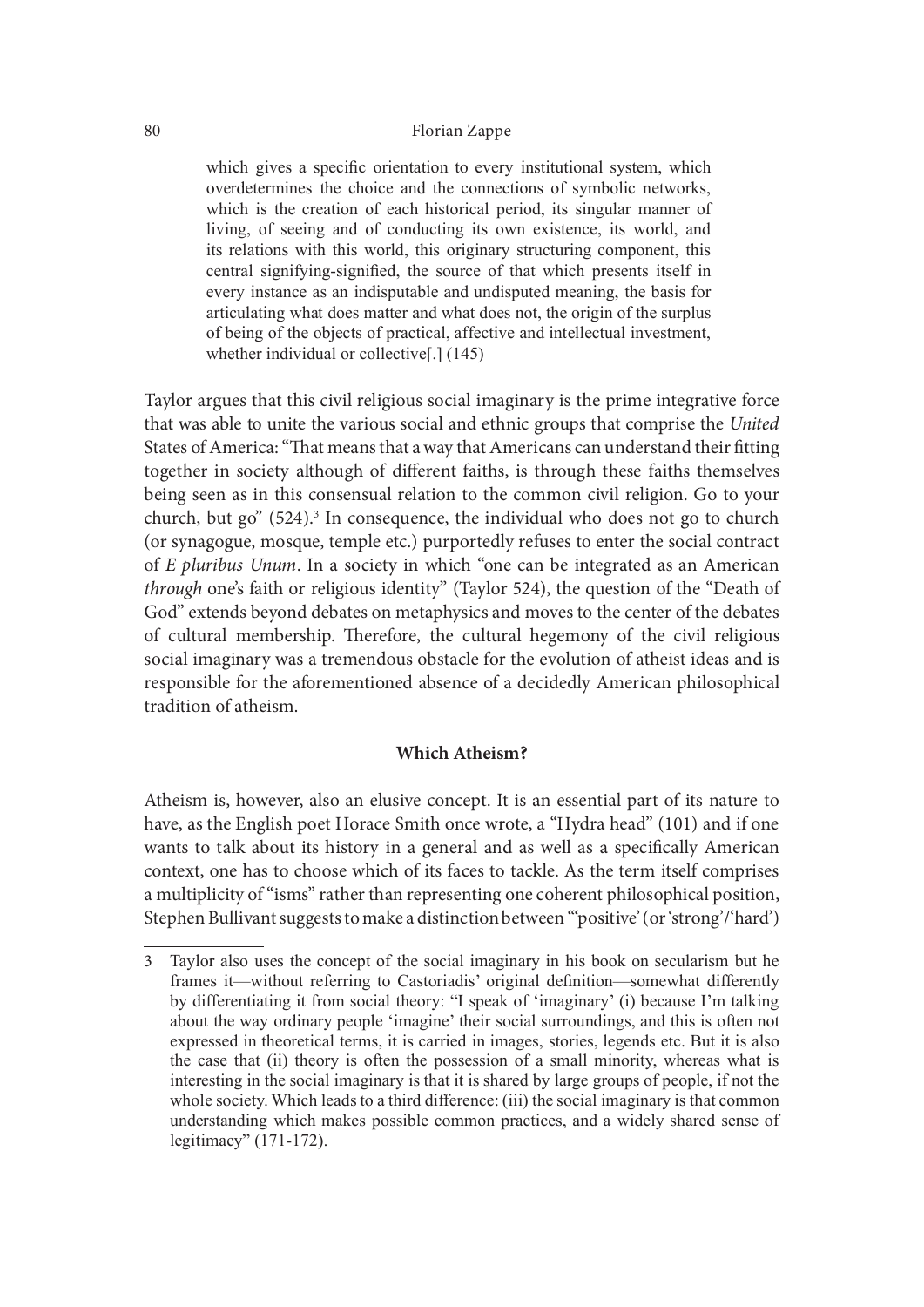and 'negative' ('weak'/'soft') varieties of atheism" (15). The "negative" manifestations would include philosophical positions such as agnosticism or skepticism, whereas "positive" atheism would denote any explicit affirmation of the conviction that metaphysical deities do not and cannot exist (cf. 15-16).

Examined against the backdrop of this distinction, the history of atheism in America seems largely to be a history of soft or negative atheism, which manifested itself especially in the form of "freethought," an umbrella term that encompasses deist, agnostic, or otherwise skeptic positions whose adherents "shared, regardless of their views on the existence or nonexistence of a divinity, ... a rationalist approach to fundamental questions of earthly existence—a conviction that the affairs of human beings should be governed not by faith in the supernatural but by a reliance on reason and evidence adduced from the natural world" (Jacoby 4-5). However, although many freethinkers were highly critical of religious doctrine and some of fiercely opposed Christian orthodoxy, they usually shied away from the ultimate act of iconoclasm. This is of a particular significance, since the first generation of American freethinkers during the revolutionary and the founding period of the republic—Thomas Paine and Thomas Jefferson being the most prominent representatives—played an important part in laying out the coordinates of what would soon develop into the civil religious paradigm. For a discussion of atheism through the lens of "the transnational," Paine is an equally obvious as interesting case, not only because his biography has a transatlantic component.<sup>4</sup> On the one hand, he was one of the most effective propagators of the British brand of Deism in America. Although his radical deconstruction of the alleged veracity of the biblical scriptures and rancorous indictment of institutionalized religion in The Age of Reason earned him multiple accusations of being, as Theodore Roosevelt notoriously put it, a "filthy little atheist" (qtd. in Jacoby 107), Paine always insisted on his belief in "one God and no more" (Complete Writings 464) and even wrote a pamphlet with the telling title Atheism Refuted; in a Discourse to Prove the Existence of a God (1798), in which he stressed his conviction that "God is the power or first cause, nature is the law, and matter is the subject acted upon"  $(12)$ . In that, his invocation of the boogeyman of atheism is in the service of defending his Deist brand of natural philosophy, which he saw under threat by currents in Enlightenment philosophy that were strongly moving towards a scientific world view that would even exclude the idea of the deist "watchmaker God": "The evil that has resulted from the error of the schools, in teaching natural philosophy as an accomplishment only, has been that of generating in the pupils a species of Atheism. Instead of looking through the works of Creation to the Creator himself, they stop short, and employ the knowledge they acquire to create doubts of his existence" (8).

Like his opus magnum The Age of Reason, this little tract was not only a contribution to the debate on natural philosophy but also an argumentative assault

<sup>4</sup> Since Paine's first emigration to the new world in 1774 precedes the formal foundation of the United States of America, it cannot be aptly called transnational.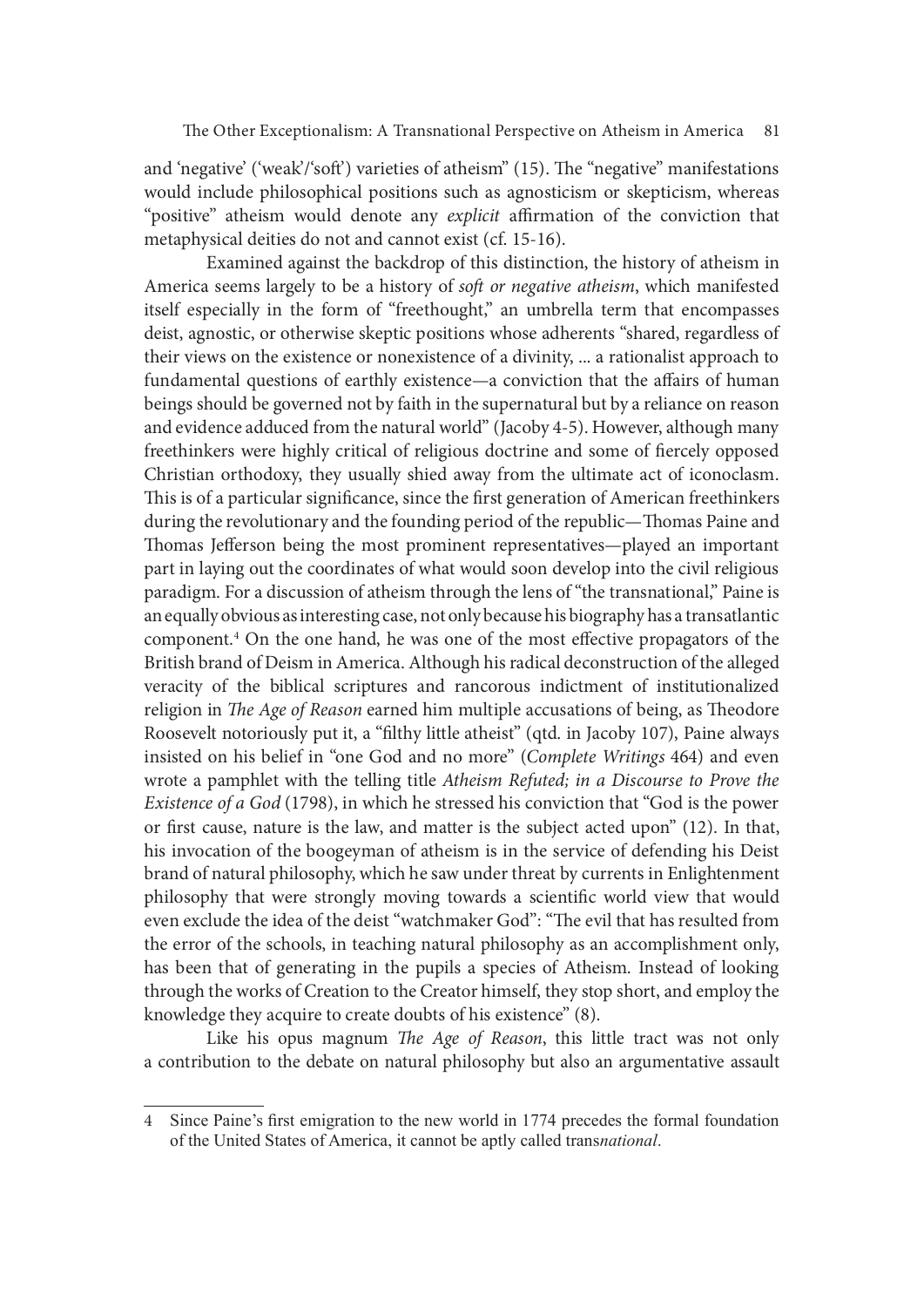directed at France, a nation shaken by revolutionary turmoil in which, as Paine notes in the preface of Atheism Refuted, "atheistical doctrines… are extending themselves" (4).

 Although Paine wrote this indictment before his return to the United States, the text helped to establish the nexus between the idea of the nation and religion. His line of argument—somewhat surprisingly in the light of his rejection of conservative dogmatism—accords with many orthodox religious expressions of the fear of an infiltration of America by French post-revolutionary atheistic radicalism, which was widely considered a major threat to the newly emerged national identity. A short pamphlet by the theologian Leonhard Woods, based on a commencement speech delivered at Harvard in 1799, may serve as a striking example here. He tells his American readers that "[a] LIVELIER picture of the genuine spirit and fruits of atheism can no where be found than in the character and conduct of the FRENCH" (emphases in the original) (11). Ater an inventory of the atrocities committed during the Terreur and a denouncement of the "ridiculous nonsense, that comes from the mouth of those crazy-headed Jacobins" (12), Woods warns his fellow countrymen: "If you will, Oh, Americans, do all this and more.—But if your hearts are not yet hard enough, nor your hands bloody enough to commit such deeds of darkness, then, call upon the French and they will help you"  $(15)$ . That kind of rhetoric, highly popular among late eighteenth-century conservatives, established a clear-cut dichotomy which establishes the atheist as the epitome of the "un-American Other" a dialectical motion that has been a constant throughout the country's cultural history and that had a significant effect on the atrophic development of atheist thought in the United States.

 Ironically, Paine became a victim of this newly emerging paradigm. His fall from grace—once hailed as the embodiment of the American patriot (as the author of Common Sense), later (as the author of The Age of Reason) a "perfect target for social and religious conservatives as his writings combined associations with religious heresy, economic radicalism, and the French Revolution" (Jacoby 58)—was primarily rooted in a philosophical-theological conflict with the conservatives. From their perspective, Deism, as it is represented by Paine and others,<sup>5</sup> represents Increasing the atter as the epitome of the un-American Otter and Chemical chectical motion that has been a constant throughout the country's cultural history that had a significant effect on the atrophic development of at

a drift away from orthodox Christian conceptions of God as an agent interacting with humans and intervening in human history; and towards God as architect of a universe operating by unchanging laws, which

<sup>5</sup> Eighteenth-century Deism was evidently not a monolithic doctrine. According to James electical motion than sheen a constant throughout the country's cultural history<br>
ithat had a significant effect on the atrophic development of atheist thought in the<br>
ited States.<br>
Ironically, Paine became a victim of thi merged imperceptibly with the vaguely skeptical of Christianity of Washington and the waveringly Deistic speculations of John Adams. Deism reached its zenith in the 1790s, when, as Lyman Beecher remembered, farm boys 'read Tom Paine and believed him' and Yale students 'called each other Voltaire, Rousseau, D'Alembert, etc. etc.' Enthusiasm Tour grac—onte nanet are the emotoment on the American patroto (Sommon Sense), later (as the author of *The Age of Reason*) a "perfect target social and religious conservatives as his writings combined associations with s variety of Deism. But the result never amounted to much" (52-53).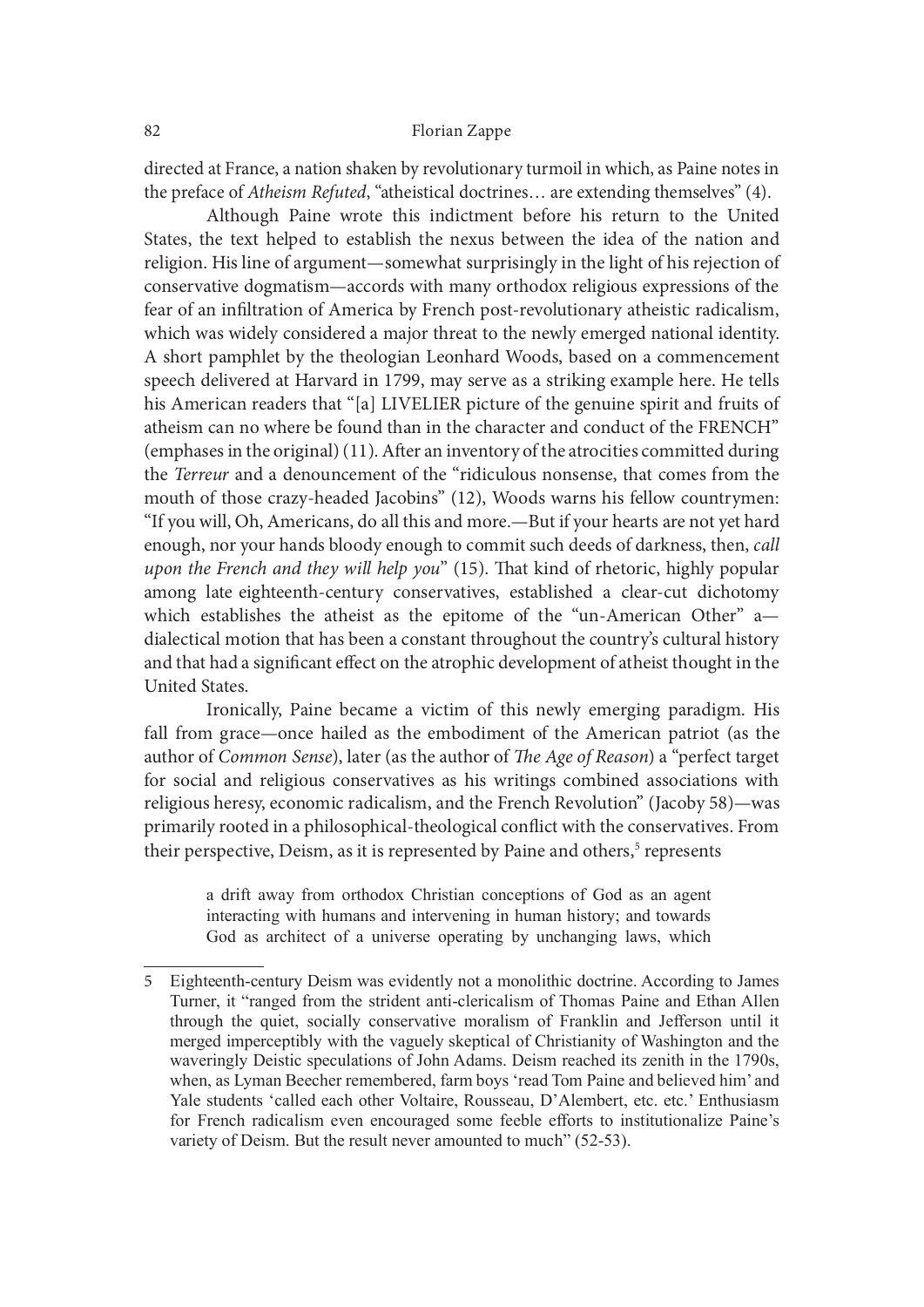e Other Exceptionalism: A Transnational Perspective on Atheism in America 83

Comparison Comparison A Transmational Perspective on Atheism in America 83<br>humans have to conform to or suffer the consequences. In wider<br>perspective, this can be seen as a move along a continuum from a view of<br>the supreme perspective, this can be seen as a move along a continuum from a view of the supreme being with powers analogous to what we know as agency and personality, and exercising them continually in relation to us, to a view Comparison of Conform to a Transnational Perspective on Atheism in America<br>83<br>humans have to conform to or suffer the consequences. In wider<br>perspective, this can be seen as a move along a continuum from a view of<br>the supr he has created, and ending with a view of our condition as at grips with an indifferent universe, with God either indifferent or non-existent. From this perspective, Deism can be seen as a half-way house on the road to contemporary atheism. (Taylor 270)

American culture, cumbered by the yoke of the religion-identity nexus, has however never gone down that road all the way. In the intellectual history of the United States, the tradition of positive atheism in the sense of an affirmative claim of the nonexistence of deities is rather weak when compared to Europe. This does, however, not mean that the U.S. remained untouched by the positive or strong variety of atheism but it is telling that its manifestations have strikingly oten a transnational trajectory.

# The Transnational Trajectories of Radical Unbelief

In the light of the religious grammar of the American social imaginary, it is not surprising that the first manifestations of strong or positive atheism did not emerge out of a domestic intellectual tradition but as the result of the appropriation and reworking of European ideas in a process that we could, borrowing a term from Shelley Fisher Fishkin, label as transnational "cross-fertilization" (37), a form of reciprocal interaction of discourses and texts from both sides of the Atlantic.

This first exemplary case to prove this is that of the women's rights activist, abolitionist and freethinker Ernestine L. Rose (1810-1892), whose personal as well as intellectual biography reads like the embodiment of "the transnational." Born into a Jewish family as Potowska in Piotrków Trybunalski (Poland) in 1810, Rose fled her home country at an early age to live in Germany<sup>6</sup> and later in England where she came into contact with Robert Owen's utopian socialist ideas—and finally came to the United States in 1836 where she became one of the most prominent abolitionist and feminist activists of her time. Rose's biography is in several ways of great significance for a discussion of the transnational element in American atheism. As Jacoby notes, "the combination of Rose's atheism, her Jewishness, and the early timing of her immigration" gave her a status of a "threefold 'outsiderness'" (101).7 It is

<sup>6</sup> In her introduction to Roses speeches and letters, Paula Doress-Worters speculates that Rose could have attended the progressive salons of Rahel Varnhagen and Dorothea Schlegel (cf. Doress-Worters in Rose 4).

<sup>7</sup> Jacoby points out that "early-nineteenth-century American Jews were rightly convinced that the legal equality granted by the Constitution… offered them a freedom from persecution and a degree of personal liberty only dreamed of by most of their European contemporaries" (101). While this is undoubtedly true on the level of institutionalized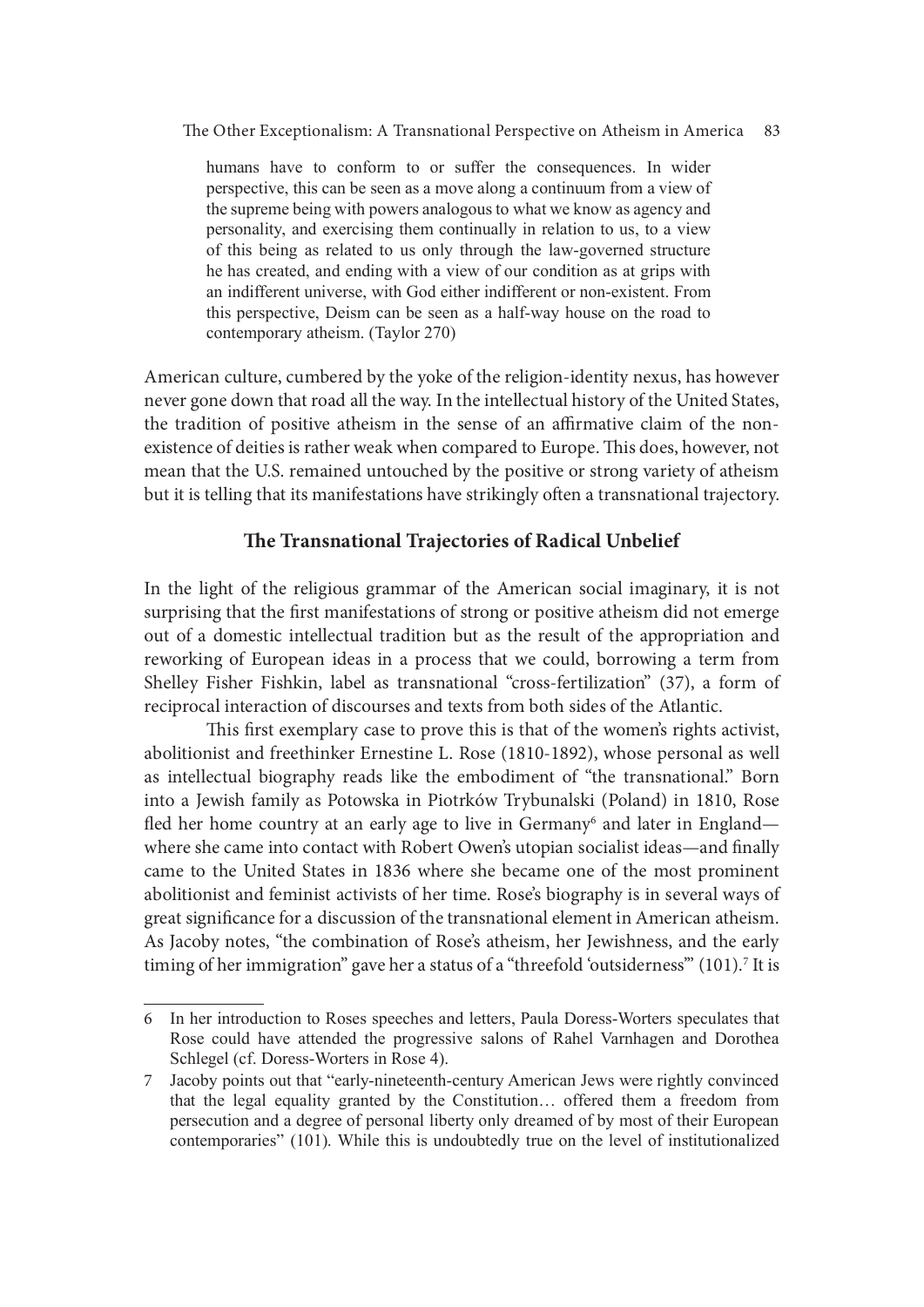important to note that Rose was not an outspoken atheist from the outset. Although she quickly developed an inner autonomy from the religious element of her Jewish heritage and had embraced the Owenite rejection of organized religion, she was basically a freethinker in the Paineian tradition throughout the first part of her career as activist and public speaker. On April 10, 1861, she finally "comes out proudly as an atheist" (Doress-Worters in Rose 295) in a speech entitled "A Defence of Atheism."8 Here she shows herself aware of the taboo she is touching upon as the "inquiry of the existence of a God, … produces in most minds a feeling of awe, as if stepping on forbidden ground, too holy and sacred for mortals to approach" (295). Rose ventures into this prohibited territory, following the path paved by Enlightenment natural philosophy, by promoting the explanatory powers of geology, natural history, physiology, mathematics, chemistry and astronomy (cf. 296-297). and had embraced the Owenite rejection of organized religion, she was a freethinker in the Paineian tradition throughout the first part of ther career and public speaker. On April 10, 1861, she finally "cones ou proudly as

 Rose's initially Deistic worldview had, by the time she gave this seminal lecture, matured towards a purely scientific cosmology that rejects the Deistic assumption according to which the "watchmaker God" manifests itself in the law of nature. She had outgrown her idol Paine by affirmatively rendering any notion of a deity a man-made fiction:

planet to the remotest star, and ask the eternally revolving systems, Where is God? and Echo answers. Where? The Universe of Matter gives us no record of his existence. Where next shall we search? Enter the Universe of Mind, read the millions of volumes written on the subject, and in all the speculations, the assertions, the assumptions, the theories, and the creeds, you can only find Man stamped in an indelible impress his own mind on every page. In describing his God, he delineated his own character: the picture he drew represents in living and ineffaceable colors the epoch of his existence—the period he lived in.  $(297)$ 

By dethroning God from his transcendental position and by relocating this "supreme being" in the sphere of immanence, specifically in history and culture, Rose's philosophy went far beyond the American freethought tradition's project of scrutinizing the truthfulness and proving the historicity of the holy scriptures. It rather shows a close kinship with Ludwig Feuerbach's notion of God as an anthropomorphic projection, according to which "God did not, as the Bible says, make man in His image; on the contrary man… made God in his image" (Feuerbach 187). or wund, read tue muniors or voculmes wintered on tee supered, and nat meet speculations, the assertions, the assumptions, the theories, and the creeds, you can only find Man stampto in an indelible impress his own nind on speculations, the assertions, the assumptions, the theoretos, and the creecas, and the core of perceptive the deve report in living and inerfaceable colors the epoch of his existence—the period he lived in. (297) and infer

The biography of Emma Goldman (1869-1940) bears some notable resemblances to that of Rose one generation earlier with regard to their transnational

<sup>&#</sup>x27;infidels' as well as with the French revolutionary brand of atheism" (101).

<sup>8</sup> This talk held in Boston is—according the current state of my research—the earliest outspoken manifestation of positive atheism in the public discourse of the United States.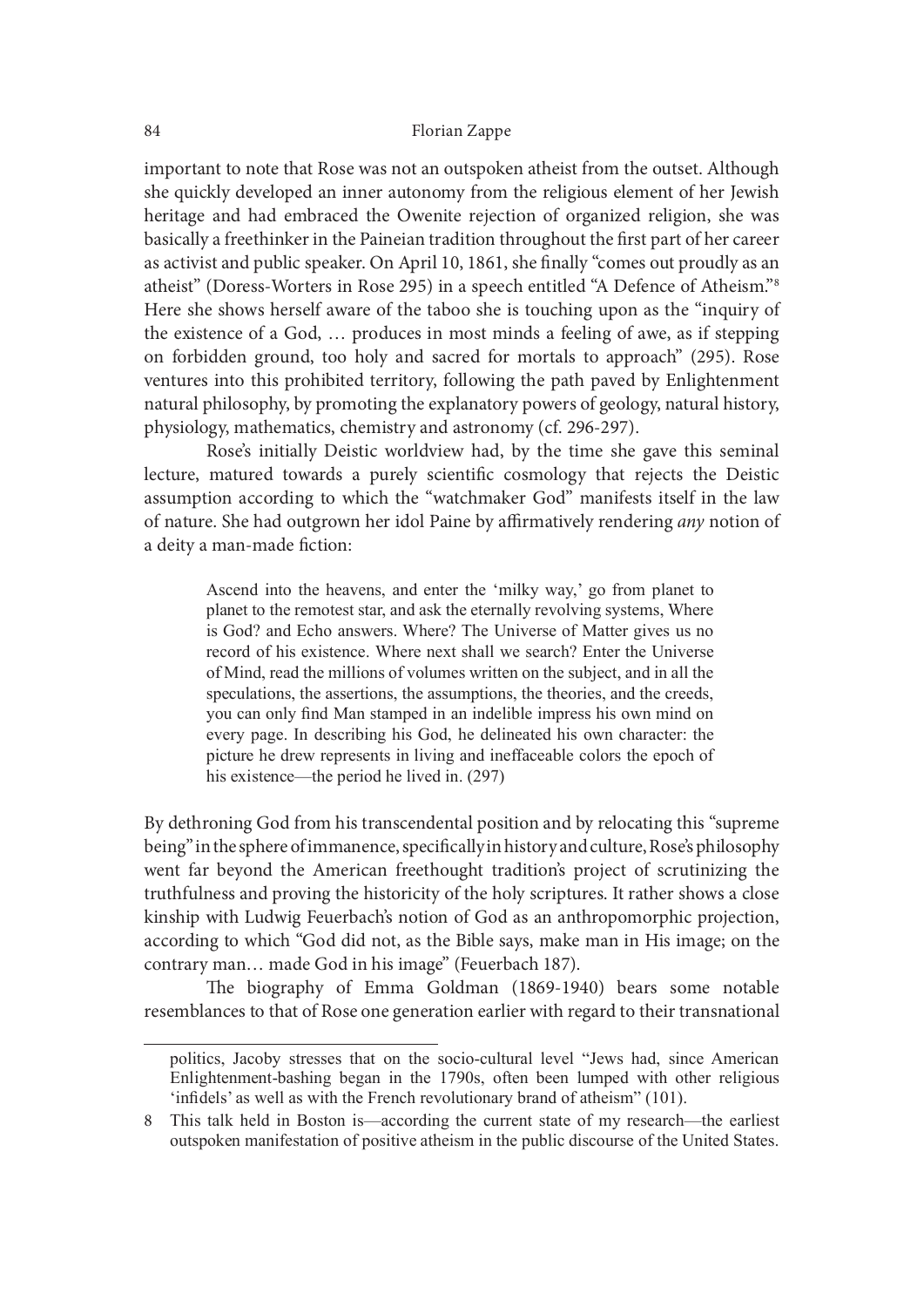itinerary—not only geographical, but also intellectual. Also born into an Eastern European Jewish background, Goldman—"an outspoken atheist and feminist as well as an anarchist who would come to occupy a unique position in the history of both American political radicalism and secularism" (Jacoby 234)—let her native Imperial Russia to migrate to the United States in 1885. Unlike in the case of Rose, Goldman's fame and notoriety outlasted her lifetime, and she continued to be a point of reference for both activists and scholars.<sup>9</sup> She is also indispensable for a transnational discussion of atheism as "[h]er love for 'the other America' nurtured in a prison library on Emerson, Thoreau, and Whitman, enabled her to bridge the gap… between the native American individualist and rationalist traditions and the European radical sentiment so alien to mainstream American sensibilities" (Jacoby 234). For her as an activist, philosophy was always a practical tool in her political struggles. Her points of reference were, not least because of the lack of American equivalents, the most uncompromising voices of European "positive" atheism of her time: Karl Marx, Mikhail Bakunin, and Friedrich Nietzsche.

 Goldman's attack on the idea of the existence of a god and on the religious fabric of the American social imaginary has to be read in the context of what she considered a multilayered pan-revolutionary project that would liberate the working classes, women, people of color and other disenfranchised segments of the United States' population alike: "Whoever sincerely aims at a radical change in society, whoever strives to free humanity from the scourge of dependence and misery, must turn his back on Christianity, on the old as well as the present form of the same" (Goldman 234). The Puritan heritage of American culture was consequently one of the main targets of her polemic indictments. Against the backdrop of her transatlantic experience, she bemoans the sanctimony of "America, the stronghold of the Puritanic eunuchs" where "the only day of recreation left to the masses, Sunday, has been made hideous and utterly impossible" because, for the lower classes, "the sociability and fun of European outdoor life is... exchanged for the gloom of the church, the stuffy, germ-saturated country parlor, or the brutalizing atmosphere of the back-room saloon" (156-157). for the main targets of her polemic indictments. Against the backdrop of her standardinic experience, she bemoans the sanctimony of "America, the stronghold of Puritanic eunuchs" where "the only day of recreation left to

 Goldman's ideological counter-agent against this oppressive and alienating tradition is what she calls a "philosophy of atheism" that rejects the "God idea" as "a sort of spiritualistic stimulus to satisfy the fads and fancies of every shade of human weakness" (241) and conceives of a notion of atheism that should serve as a viable base of fundamental empowerment on both the individual as well as the

<sup>9</sup> Over the past decades, a substantial number of biographies have appeared on her life: Richard Drinnon, Rebel in Paradise: A Biography of Emma Goldman (1961); Alix Kates Shulman, To the Barricades: The Anarchist Life of Emma Goldman (1971); Alice Wexler, Candace Falk, *Love, Anarchy, and Emma Goldman. A Biography* (1990); John Chalberg, Suature experience, she to entotions the scattentinory or America, in estitiong pure and the masses, Sunday, been made hideous and utterly impossible" because, for the lower classes, "the iability and fun of European outd Dangerous Woman: A New Biography of Emma Goldman (2001).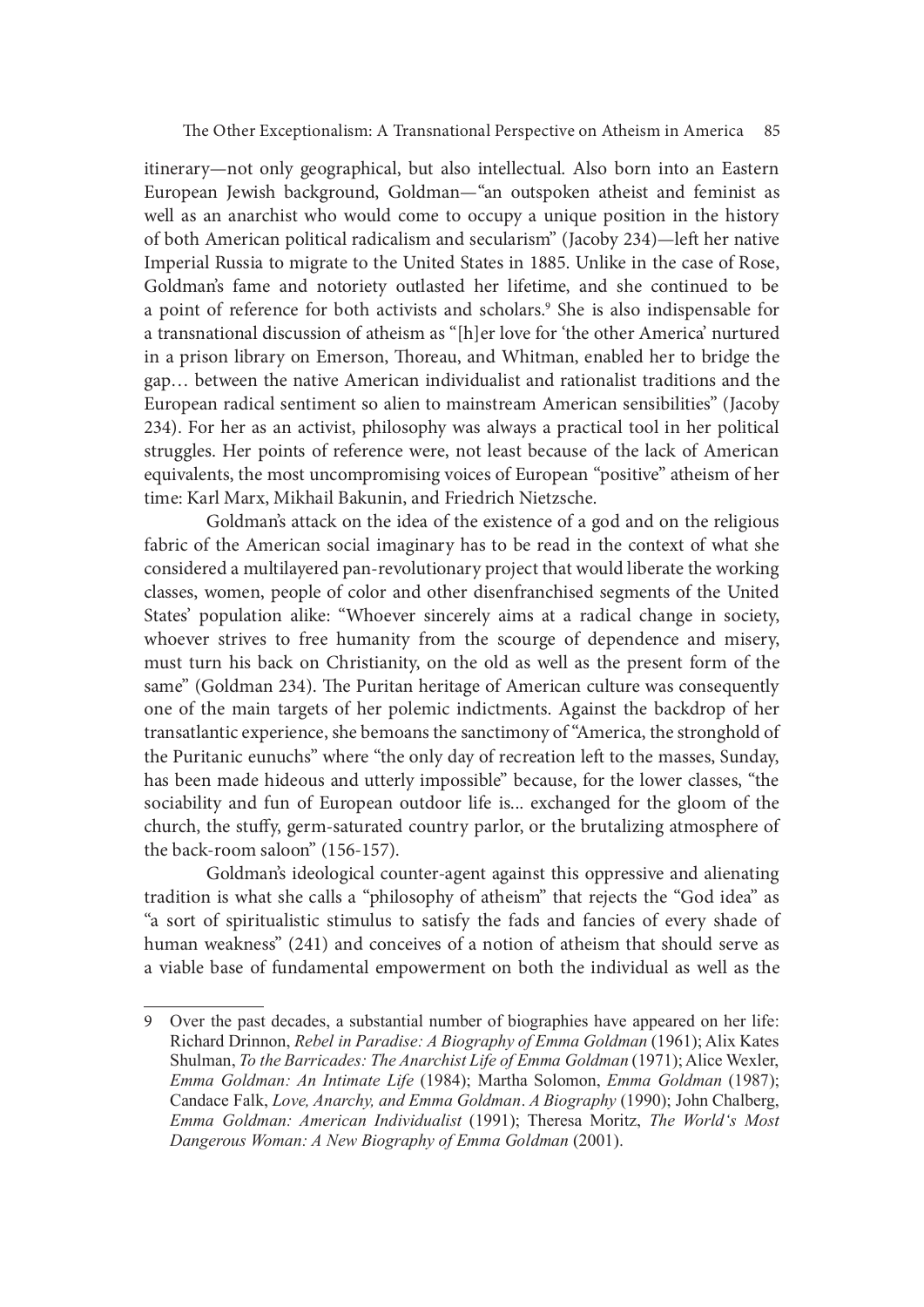collective level: "The philosophy of Atheism represents a concept of life without any metaphysical Beyond or Divine Regulator. It is the concept of an actual, real world with its liberating, expanding and beautifying possibilities, as against an unreal world, which, with its spirits, oracles, and mean contentment has kept humanity in helpless degradation" (246).

 During the First Red Scare of the early 1920s, Goldman's blending of anarchism, atheism, and feminism (as well as her at times militant activism) triggered the established reflex of fear of ideological contagion with foreign ideas threatening to the American social imaginary. Along with many other foreign-born alleged radicals, Goldman was deported from the United States.

 As we have seen, the term "the transnational" carries two meanings with regards to the question of atheism in American culture: it denotes a methodological perspective as well as a socio-cultural reality. The former aspect allows us to retrace the emergence of a paradigm that—in different historic variations and figurations—has become (and still is) a supporting pillar of the narrative of U.S. culture and to analyze the enduring significance of religious semantics for the hegemonic narratives of American identity. But is also helps us to understand why almost all manifestations of atheist thinking are a product transnational reciprocities, especially with regard to the affirmative variety of atheism, a philosophical position that is clearly underdeveloped in American culture. The transatlantic and transcultural biographies of Goldman and Rose are exemplary cases for this transfer of ideas but also the reaction of dominant American culture to it. As advocates the 'Death of God' they have been "othered" and marginalized in several ways: as women, as feminists, as former European citizens, as Jews, as political radicals, and as non-believers. Although the limited scope of this essay does not allow for an inquiry into further manifestations of transnational atheism—one could continue this genealogy to the so-called "New Atheists" such as Richard Dawkins and Christopher Hitchens—the benefits of a transnational approach become evident: It contributes to a deeper understanding of the cultural dynamics that are the reason for the fact that the United States still lacks a full-fledged cultural secularization that many European societies already have undergone throughout the twentieth century.

#### Works Cited

- Bellah Robert N. "Civil Religion in America." American Civil Religion. Ed. Donald G. Jones and Russel E. Richey. San Francisco: Mellen Research University Press, 1990. 21-44. Print.
- Bercovitch, Sacvan. The Puritan Origins of the American Self. New Haven: Yale University Press, 1975. Print.
- Bullivant, Stephen. "Defining Atheism." The Oxford Handbook of Atheism. Ed. Stephen Bullivant and Michael Ruse. Oxford: Oxford University Press, 2013. 11-21. Print.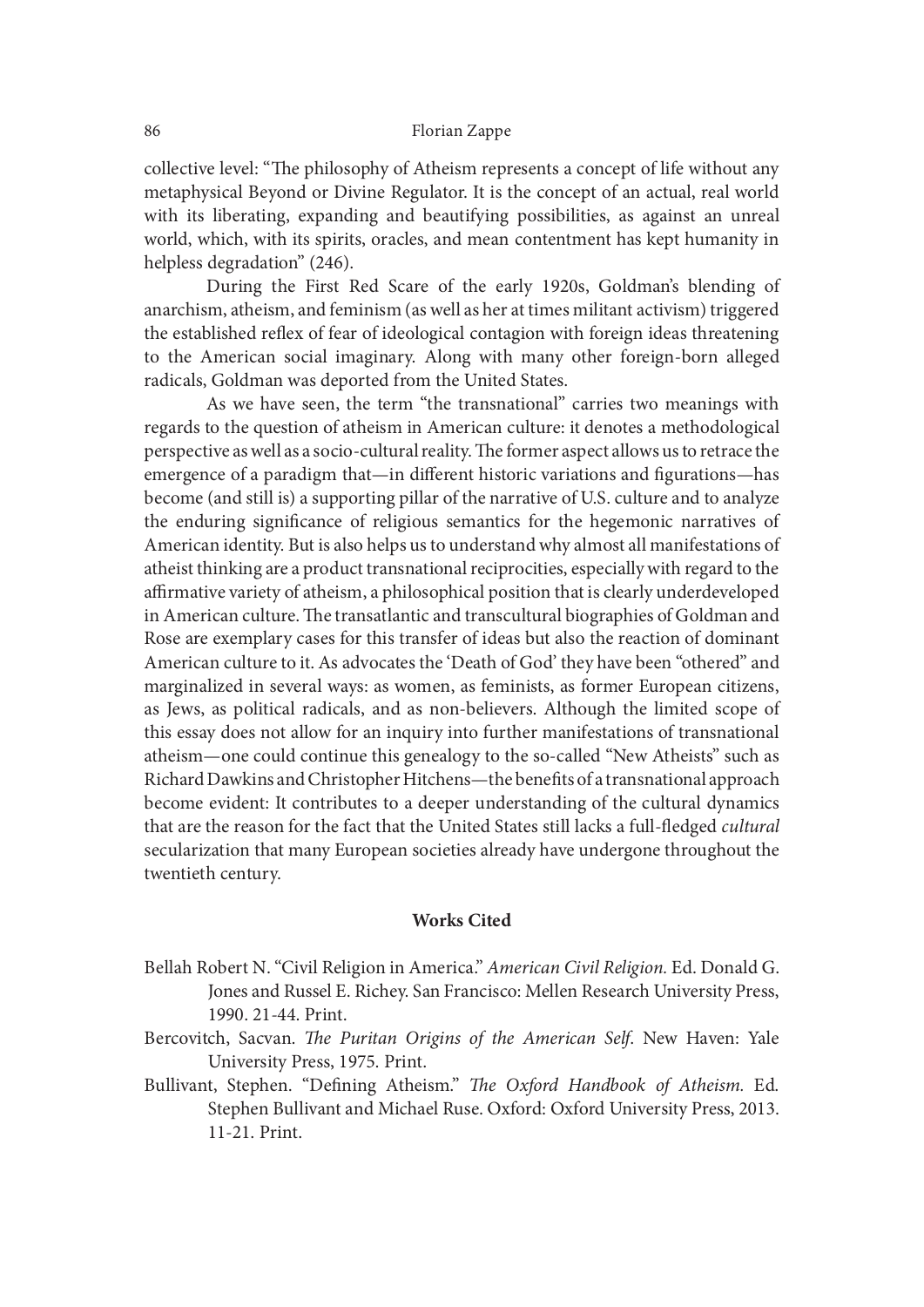e Other Exceptionalism: A Transnational Perspective on Atheism in America 87

- Castoriadis, Cornelius. The Imaginary Institution of Society. Transl. Kathleen Blamey. Cambridge: Polity Press, 1987. Print.
- Chesterton, Gilbert Keith. What I Saw in America. New York: Dodd, Mead & Company, 1922. Print.
- Edgell, Penny, et al. "Atheists as 'Other': Moral Boundaries and Cultural Membership in American Society." American Sociological Review 71 (2006): 211-234. Print.
- Feuerbach, Ludwig. Lectures of the Essence of Religion. Transl. Ralph Manheim. New York: Harper & Row, 1967. Print.
- Fisher Fishkin, Shelley. "Mapping Transnational American Studies." Transnational American Studies. Ed. Udo J. Hebel. Heidelberg: Universitätsverlag Winter, 2012. 31-74. Print.
- Goldman, Emma. Red Emma Speaks. An Emma Goldman Reader. Ed. Alix Kates Shuman. Amherst, NY: Humanities Books, 1998.
- Gorski, Philip S. "Civil Religion Today (ARDA Guiding Paper Series)." The Association of Religion Data Archives at The Pennsylvania State University. Web. 15 June 2017. www.thearda.com/rrh/papers/guidingpapers/Gorski.pdf.
- Haught, James A. 2000 Years of Disbelief: Famous People with the Courage to Doubt. Amherst, NY: Prometheus Books, 1996. Print.
- Jacoby, Susan. Freethinkers: A History of American Secularism. New York: Henry Holt and Company, 2004. Print.
- Jefferson, Thomas. "Letter to the Danbury Baptists." The Library of Congress. Web. 25 May 2017. www.loc.gov/loc/lcib/9806/danpre.html.
- Nabokov, Vladimir. "On a Book entitled Lolita." Lolita. Penguin, 2000. 311-317. Print.
- Paine, Thomas. Atheism Refuted; In a Discourse to Prove the Existence of a God.<br>London: J. Hohnson, 1798. Print.<br>——. The Complete Writings of Thomas Paine. Ed. Philip S. Foner, vol. 1. New York:
- The Citadel Press, 1945. Print.
- Pease, Donald E. "Introduction: Re-mapping the Transnational Turn." Re-Framing the Transnational Turn in American Studies. Ed. Winfried Fluck, Donald E. Pease and Carlos Rowe. Hanover: Dartmouth College Press, 2011. 1-46. Print.
- Rose, Ernestine Louise. Mistress of Herself: Speeches and Letters of Ernestine Rose, Early Women's Rights Leader. Ed. Paula Doress-Worters. New York: Feminist Press at the City University of New York, 2008. Print.
- Smith, Horace. The Tin Trumpet, or Heads and Tales, for the Wise and Waggish. London: Whittaker & Co, 1836. Print.
- Taylor, Charles. A Secular Age. The Belknap Press of Harvard University Press, 2007. Print.
- Turner, James. Without God, Without Creed. The Origins of Unbelief in America, Baltimore: The Johns Hopkins University Press, 1985. Print.